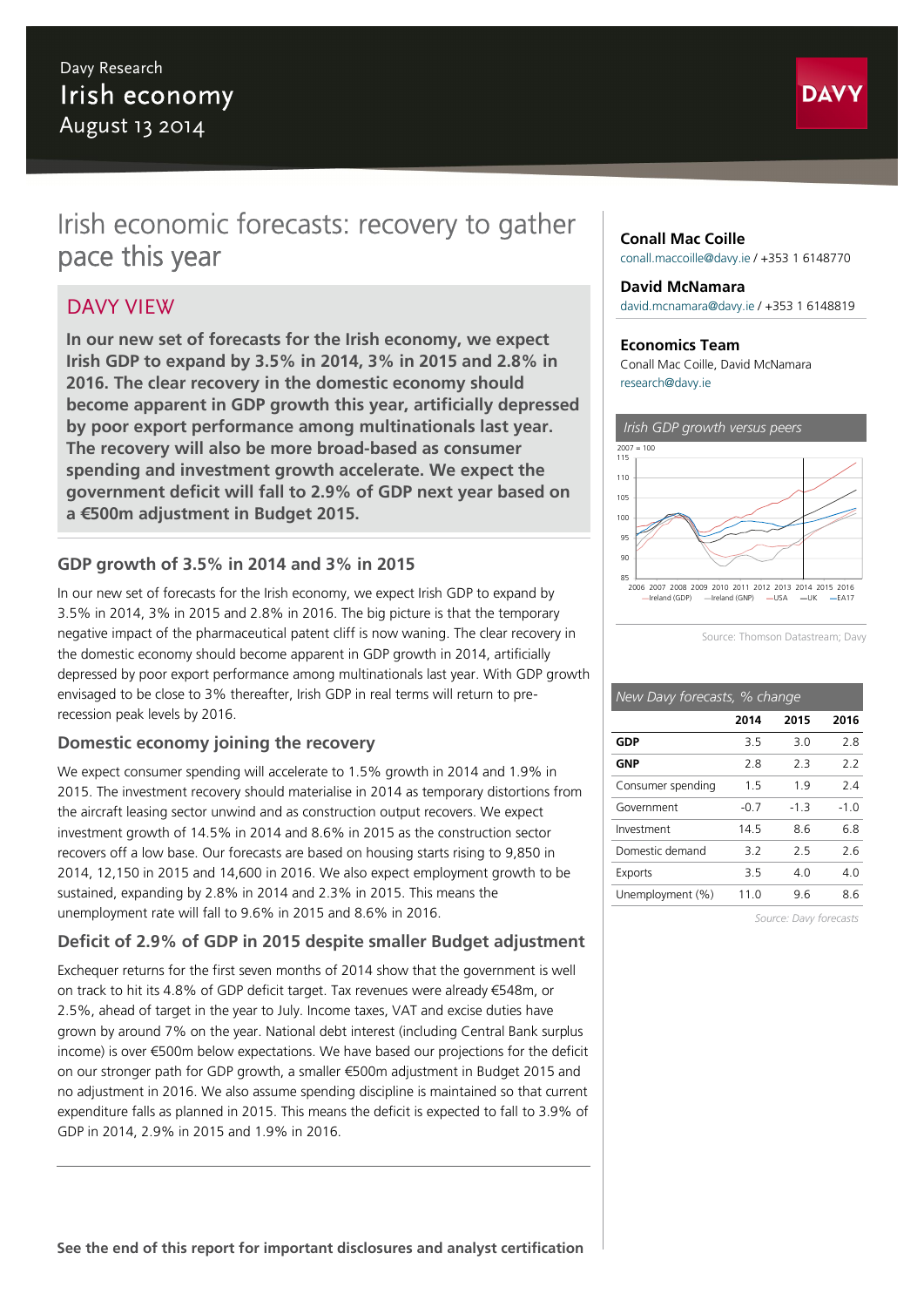**We have revised up our 2014 forecasts for Irish GDP growth to 3.5% and 2.8% for GNP**

**Short-term indicators have continued to improve in the first half of 2014, suggesting that Ireland is the fastest-growing economy in Europe**

# **Introduction: revising up our Irish economic forecasts**

In our new set of forecasts for the Irish economy, we expect Irish GDP to expand by 3.5% in 2014, 3.0% in 2015 and 2.8% in 2016. The big picture is that the temporary negative impact of the pharmaceutical patent cliff is now waning. The clear recovery in the domestic economy should become apparent in GDP growth in 2014, artificially depressed by poor export performance among multinationals last year. With GDP growth envisaged to be close to 3% thereafter, Irish GDP in real terms will return to prerecession peak levels by 2016.

We expect consumer spending will accelerate to 1.5% growth in 2014 and 1.9% in 2015. The investment recovery should materialise in 2014 as temporary distortions from the aircraft leasing sector unwind and as construction output recovers. Our forecasts are based on housing starts rising to 9,850 in 2014, 12,150 in 2015 and 14,600 in 2016. We expect employment growth will be sustained, expanding by 2.8% in 2014 and 2.3% in 2015. This means the unemployment rate will fall to 9.6% in 2015 and 8.6% in 2016.

Short-term indicators suggest that the Irish economy is expanding at an exceptionally rapid pace (Table 1). In the first half of 2014, the composite PMI has remained close to 60; industrial production is up 17% on the year; goods exports are up by 4.3%; retail sales are up by 6.5%; and tax revenues are up by 5%. The unemployment rate has declined through H1 to 11.5%, down 1.5 percentage points from the 13.0% rate recorded in July 2013. Announced FDI projects in 2014 suggest a strong flow of investment and job creation, particularly in the ICT sector. Consumer and business confidence has continued to improve in 2014.

| Table 1: Short-term macro-economic indicators |        |            |         |      |      |      |      |      |      |
|-----------------------------------------------|--------|------------|---------|------|------|------|------|------|------|
|                                               | Nov    | <b>Dec</b> | Jan     | Feb  | Mar  | Apr  | May  | June | July |
| <b>Composite PMI</b>                          | 58.8   | 58.6       | 57.8    | 55   | 59   | 60.8 | 59.4 | 59.7 | 60.2 |
| Manufacturing                                 | 52.4   | 53.5       | 52.8    | 52.9 | 55.1 | 56.1 | 55   | 55.3 | 55.4 |
| Services                                      | 57.1   | 61.8       | 61.5    | 57.5 | 60.7 | 61.9 | 61.7 | 62.6 | 61.3 |
| Construction                                  | 59.4   | 58.3       | 56.4    | 56.2 | 60.2 | 63.5 | 60.2 | 59.9 | 62.6 |
| <b>Consumer confidence</b>                    | 68.2   | 66.8       | 73.1    | 76.2 | 71   | 79.8 | 84.6 | 81.1 |      |
| <b>Business confidence</b>                    | n/a    | n/a        | 17      | n/a  | n/a  | 35   | n/a  | n/a  | n/a  |
| Manufacturing output (ytd %)                  | $-1.3$ | $-1.3$     | 4.1     | 9.2  | 10.7 | 17.3 | 20.4 | 17.5 |      |
| Modern                                        | $-4.1$ | $-3.8$     | $-3.5$  | 3.9  | 8.2  | 18.6 | 22.6 | 18.3 |      |
| Traditional                                   | 2.5    | 2.8        | 11.4    | 12.9 | 9.1  | 10.1 | 11.5 | 11.5 |      |
| Goods exports volumes (ytd %)                 | $-6.7$ | $-4.2$     | 10.2    | 5.7  | 3.1  | 2.2  | 4.3  |      |      |
| Retail sales (ytd %)                          | 0.4    | 0.7        | 9.5     | 7.2  | 7.6  | 7.2  | 6.9  | 6.5  |      |
| Excluding motor trades                        | 0.5    | 0.7        | 3.1     | 2.9  | 2.8  | 3.4  | 3.4  | 3.4  |      |
| Tax revenue growth (ytd %)                    | 4.4    | 3.2        | $-15.2$ | 2.2  | 5.8  | 4.5  | 4.5  | 4.2  | 5.3  |
| Unemployment rate (%)                         | 12.2   | 12.1       | 12.1    | 12   | 12   | 11.8 | 11.7 | 11.6 | 11.5 |

*Source: CSO; Thomson Datastream*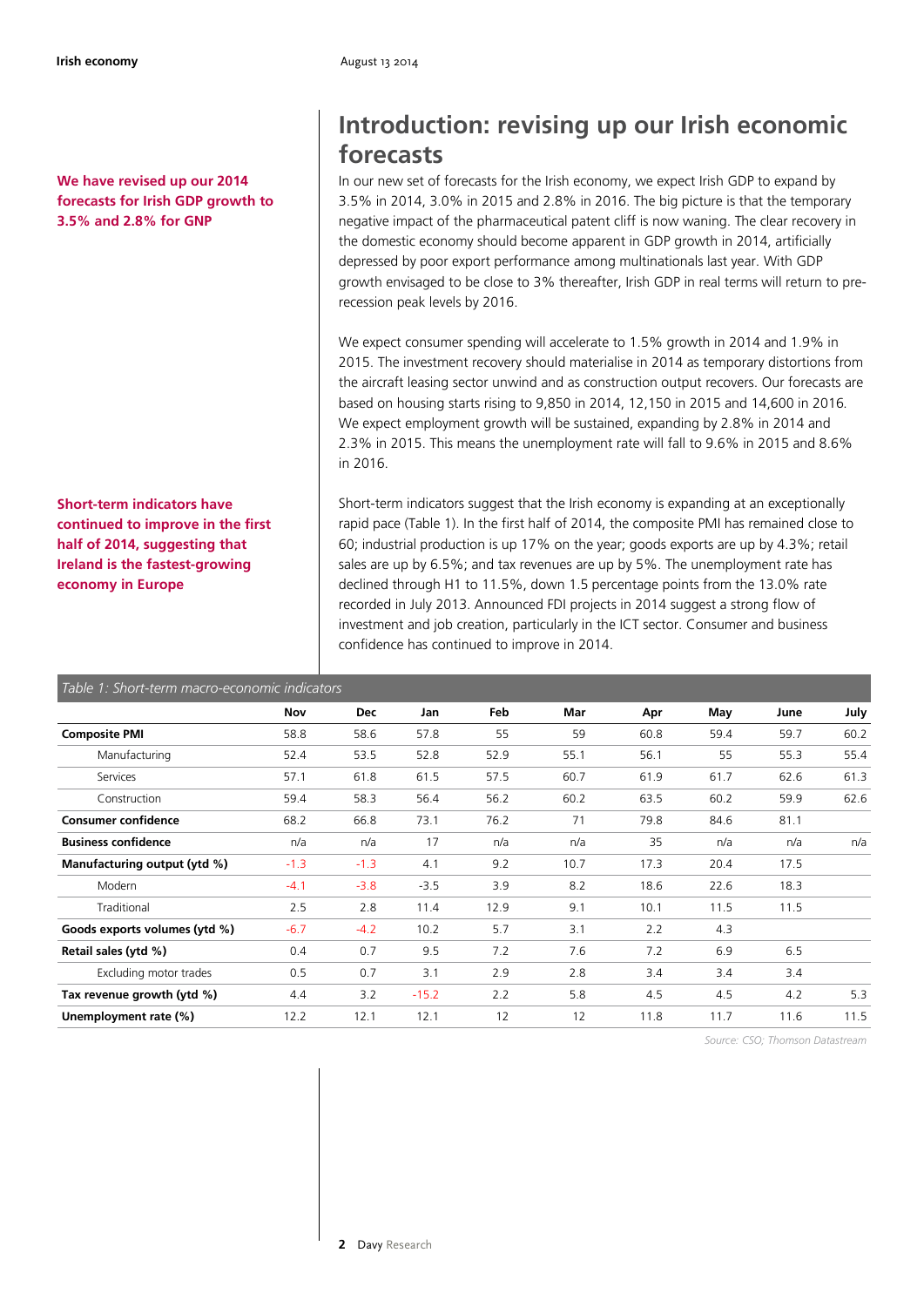**The improvement in Ireland's unemployment rate over the past 12 months is the best among 50 economies, suggesting that the recovery is being borne out in the labour market**

### **Ireland's GDP data are finally catching up, rebounding in Q1 2014, as the negative impact from the pharmaceutical sector wanes**

### **The current high level of unemployment means that Ireland may have more spare capacity than the IMF believes**

These short-term indicators suggest that Ireland is the fastest-growing economy in Europe (Table 2). The 1.5 percentage point drop in the Irish unemployment rate in the year to July was the largest across 50 countries, including the US, UK and euro area economies. Ireland's composite PMI has averaged close to 60 through 2014, with only the UK's readings coming even relatively close among European economies. Indeed, the 17.5% growth in Irish industrial production in the first five months of 2014 far exceeds the 2.4% aggregate growth in the euro area.

The release of Irish national accounts for Q1 2014 suggested that the recovery apparent in short-term indicators is finally becoming apparent in Irish GDP data. GDP expanded by 2.7% on the quarter, now up 4.1% in the year to Q1 2014. Part of the story is that the pharmaceutical sector is no longer pushing down on GDP growth, with exports rebounding (up 7.4% yoy in Q1 2014). In calendar year 2013, GDP grew by just 0.2%; this was caused by a 14% fall in multinational sector profits and by exports' worst performance since 2009 (an expansion of just 1.2%) due to the pharmaceutical patent cliff). GNP, which excludes multinational sector profits, grew by 3.2% in 2013 – more consistent with healthier signals from the domestic economy.

#### *Table 2: Ireland's short-term indicators compared with European economies*

|           | Composite PMI, July 2014 | Change in unemployment<br>rate in last 12 months | Manufacturing output %<br>change, Jan-May 2014 vs.<br>2013) |
|-----------|--------------------------|--------------------------------------------------|-------------------------------------------------------------|
| Ireland   | 60.2                     | $-1.5$ pp                                        | $+20.4%$                                                    |
| Euro area | 53.8                     | $-0.4$ pp                                        | $+2.4%$                                                     |
| <b>UK</b> | 58.8                     | $-1.3pp$                                         | $+3.7%$                                                     |
| France    | 49.4                     | $-0.2$ pp                                        | $+0.1%$                                                     |
| Germany   | 55.7                     | $-0.1$ pp                                        | $+3.4%$                                                     |
| Italy     | 53.1                     | $+0.5$ pp                                        | $+0.9%$                                                     |
| Spain     | 55.7                     | $-1.1$ pp                                        | $+2.5%$                                                     |

*Source: Bloomberg; Thomson Datastream* 

Figure 1 illustrates that there has been a much more consistent pick-up in Irish GNP since the trough in 2011. We expect this recovery in GNP will continue through 2014- 2016. GDP is expected to grow by 3.5% in 2014, bouncing back as the impact of the pharmaceutical patent cliff wanes. Our forecasts imply both Irish GDP and GNP should surpass their pre-recession peak by 2016, nine years after the recession began in 2007. In the aftermath of a financial crisis and property price bubble, assessing Ireland's growth potential is difficult. Although Irish GDP and GNP are still currently 5% and 6% respectively below peak levels, the EU Commission and the IMF judge that the output gap in 2014 will be merely 1% of GDP, closing to zero in 2015. This is despite an unemployment rate of 11.5% in July. There could be room for the Irish economy to bounce back even more strongly than envisaged in our forecasts if there is more spare capacity in the Irish economy than implied by the EU/IMF estimate of the output gap.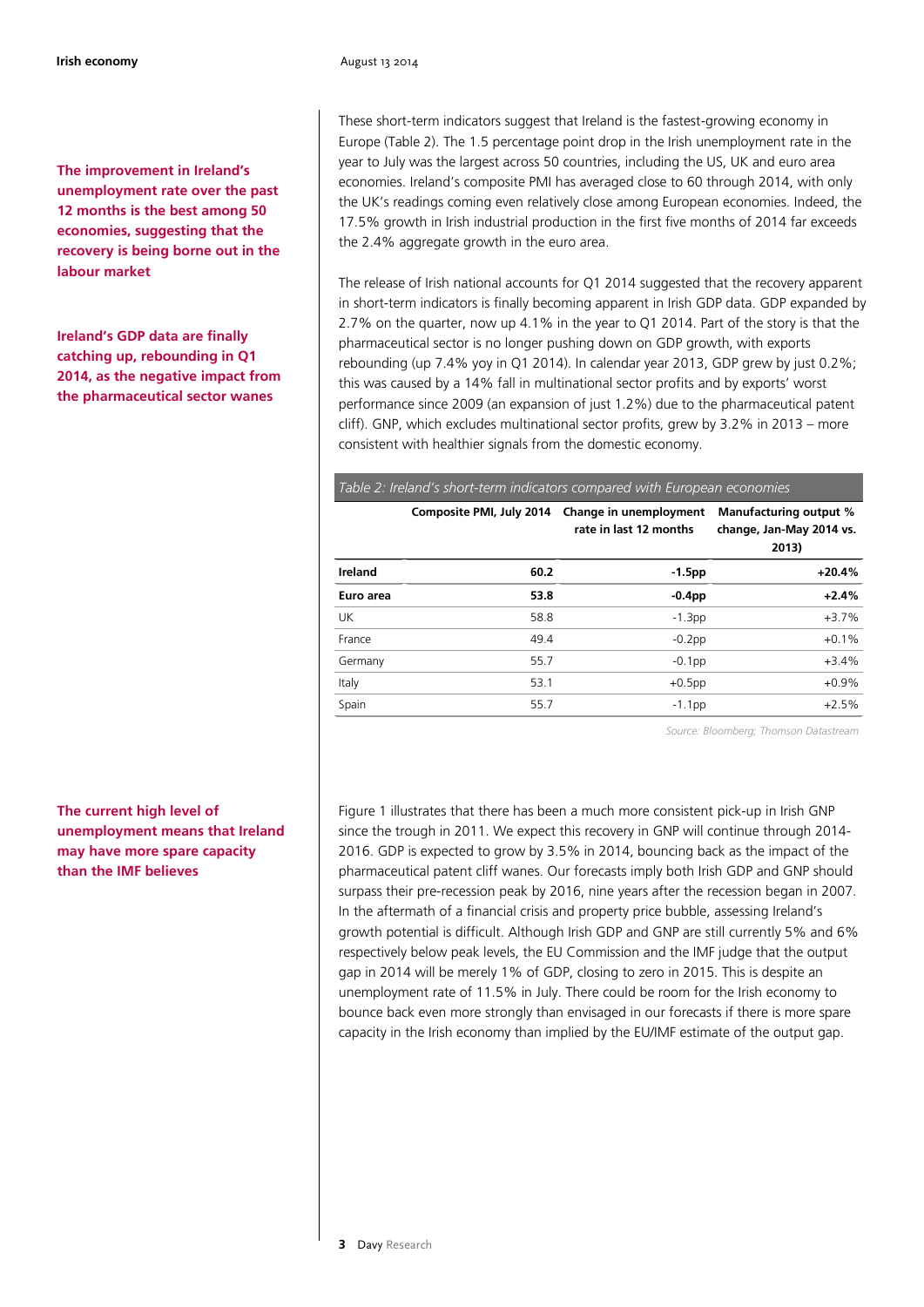

*Figure 1: Irish GDP and GNP to regain lost ground by 2016*

Source: CSO; Thomson Datastream

The construction sector is where the greatest amount of uncertainty lies. Employment in the sector is currently just over 100,000, still well below the 275,000 peak (Figure 2). Construction sector output is still down 75% from peak levels in 2007. Housing starts in 2013 were just 4,700, still well below levels closer to 80,000 during the boom years; current estimates suggest that 25,000 starts are required to satiate natural demographic demand. Planning bottlenecks, a lack of equity finance and constrained land availability may be holding back supply, particularly in urban areas. Our forecasts are based on housing completions rising to 14,600 in 2016. However, more effective policy measures to help construction activity could push GDP growth above our forecasts.



**A stronger bounce-back in the construction sector poses clear upside risks to our forecast**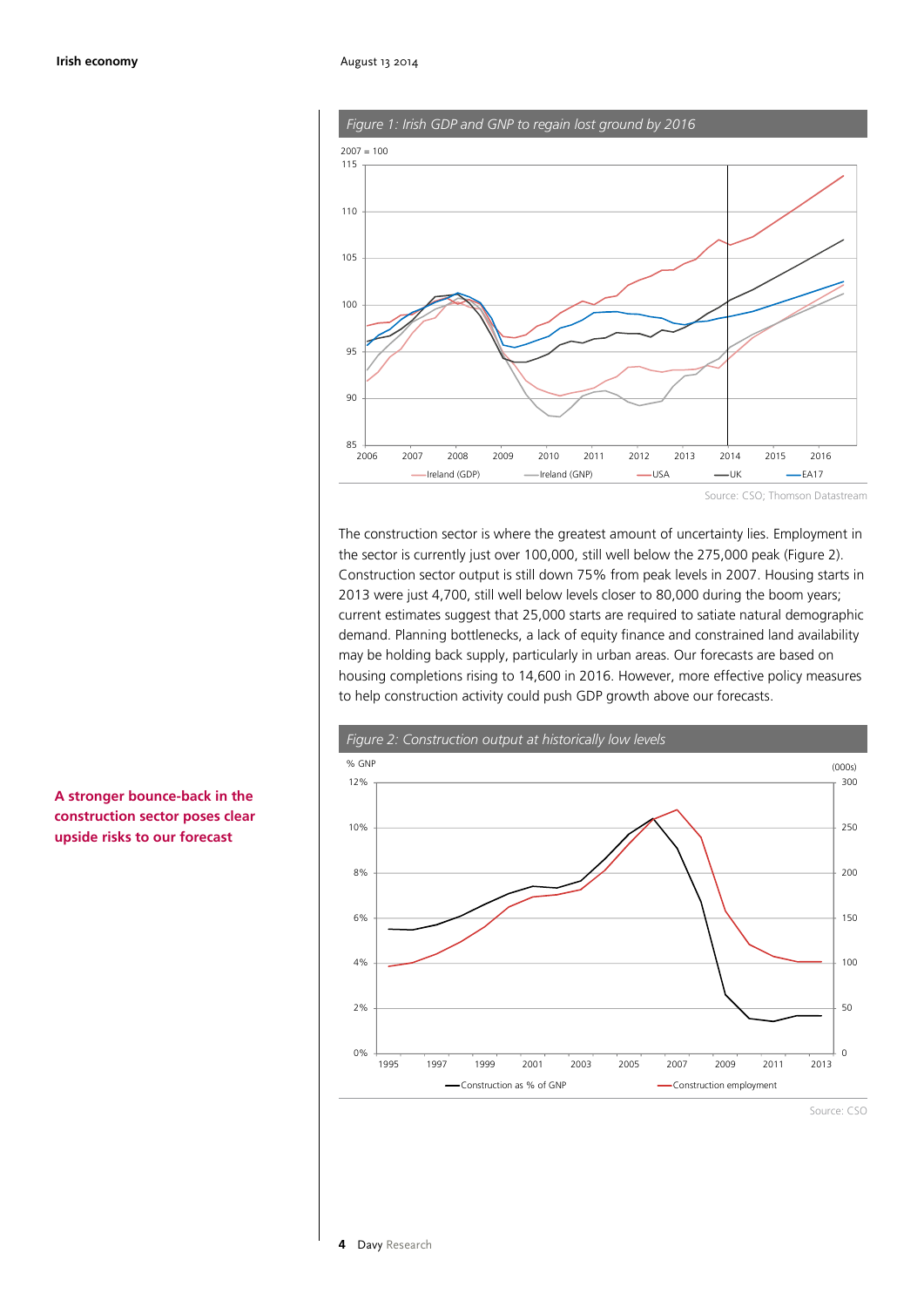The public finances have benefitted from the pick-up in the economy. We expect the deficit to equal 3.9% of nominal GDP this year, well inside the Budget 2014 forecast of 4.8%. Tax revenues and lower debt interest costs have placed the exchequer €1bn ahead of target in the first seven months of 2014. In addition, the substantial 6.6% upward revision to the level of nominal GDP to €174.8bn has artificially made it easier to hit the 3% deficit target for 2015. We expect the government will implement a budgetary adjustment worth around €500m in Budget 2015, which should be sufficient to reduce the deficit to 2.9% of GDP in 2015. Government debt will fall sharply from 123.1% of nominal GDP at end-2013 to 112% at end-2014. This mainly reflects the conclusion of IBRC's liquidation so that its liabilities are paid down and no longer contribute to general government debt.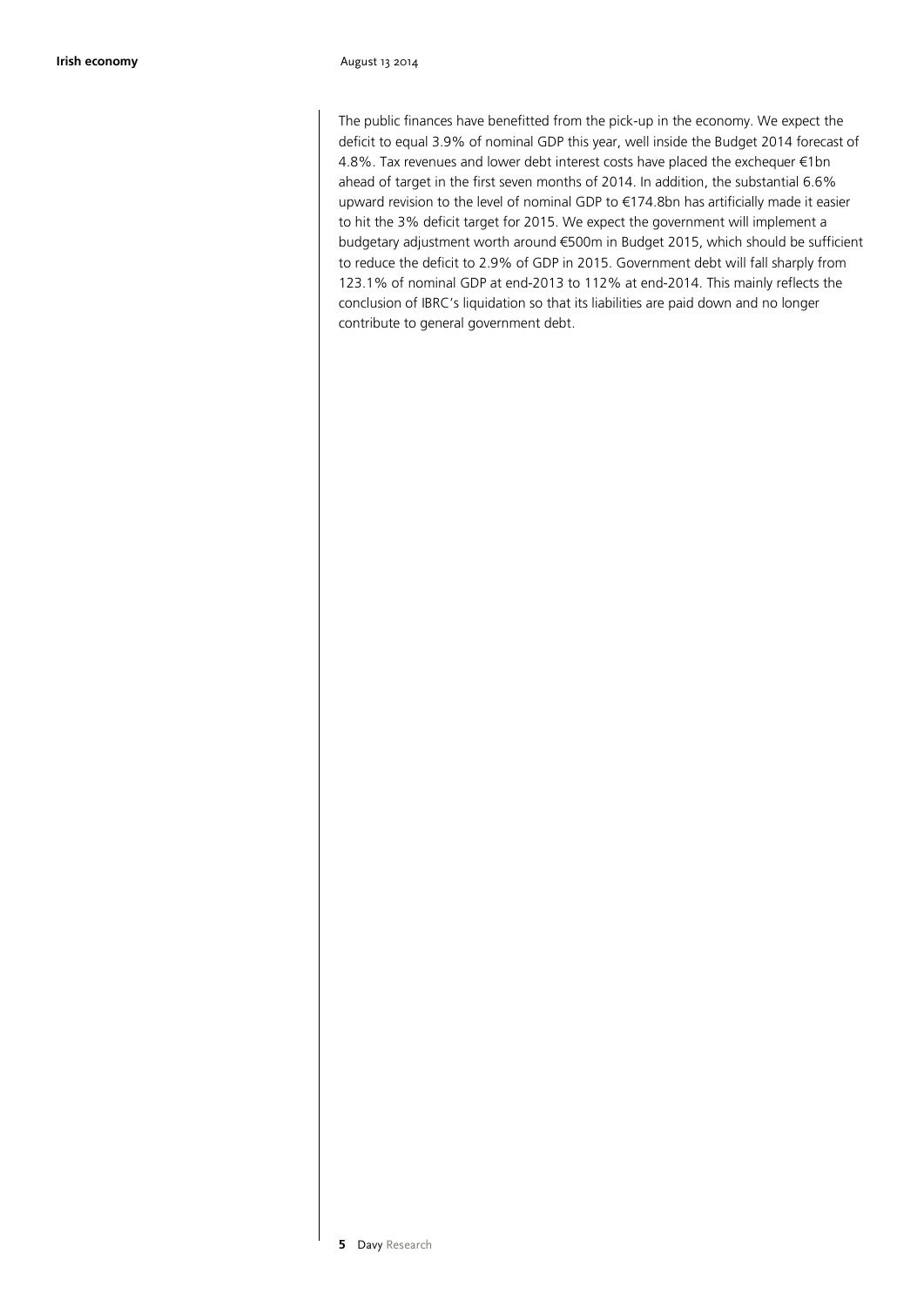# **Revising up our forecasts for 2014; further strong growth expected in 2015**

In our new set of economic forecasts, we have revised up our GDP growth forecast for 2014 to 3.5%. GDP is expected to bounce back as the negative impact of the pharmaceutical patent cliff wanes. The recovery in the domestic economy has been apparent for some time in GNP growth, up 3.2% in 2013. We expect this recovery to continue with GNP expanding by 2.8% in 2014 and 2.3% in 2015.

| Table 3: New Davy forecasts for the Irish economy (% change) |         |         |         |         |  |  |  |
|--------------------------------------------------------------|---------|---------|---------|---------|--|--|--|
|                                                              | 2013    | 2014F   | 2015F   | 2016F   |  |  |  |
| Consumer spending                                            | $-0.8$  | 1.5     | 1.9     | 2.4     |  |  |  |
| Government                                                   | 1.3     | $-0.7$  | $-1.3$  | $-1.0$  |  |  |  |
| Investment                                                   | $-2.4$  | 14.5    | 8.6     | 6.8     |  |  |  |
| Domestic demand                                              | $-0.2$  | 3.2     | 2.5     | 2.6     |  |  |  |
| Exports                                                      | 1.2     | 3.5     | 4.0     | 4.0     |  |  |  |
| Imports                                                      | 0.6     | 2.9     | 3.5     | 3.7     |  |  |  |
| <b>GDP</b>                                                   | 0.2     | 3.5     | 3       | 2.8     |  |  |  |
| Net factor payments                                          | $-13.9$ | 8.0     | 6.6     | 6.0     |  |  |  |
| <b>GNP</b>                                                   | 3.2     | 2.8     | 2.3     | 2.2     |  |  |  |
| Current account (% GDP)                                      | 4.4%    | 4.4%    | 4.5%    | 4.3%    |  |  |  |
| General government balance (% GDP)                           | $-5.6%$ | $-3.9%$ | $-2.9%$ | $-1.9%$ |  |  |  |
| General government debt (% GDP)                              | 123.1%  | 112.2%  | 110.1%  | 106.4%  |  |  |  |
| Employment                                                   | 2.4     | 2.8     | 2.3     | 2.1     |  |  |  |
| Labour force                                                 | 0.4     | 0.4     | 0.7     | 1.0     |  |  |  |
| Unemployment rate                                            | 13.0%   | 11.0%   | 9.6%    | 8.6%    |  |  |  |

*Source: CSO; Davy forecasts*

# **Key features of our new forecasts**

This set of economic projections embodies a slightly faster recovery for the Irish economy, in large part due to exports rebounding in early 2014.

- · GDP to grow by 3.5% in 2014, 3.0% in 2015 and 2.8% in 2016.
- · Export sector to recover, 3.5% growth in 2014, 4.0% in 2015.
- · Domestic demand to grow by 3.2% in 2014.
- · Consumer spending to accelerate to a 1.5% expansion in 2014 and 1.9% in 2015.
- · Employment to grow by 2.8% in 2014 and 2.3% in 2015 with the unemployment rate to fall to 11.0% in 2014 and 9.6% in 2015.
- · Government deficit to fall to 3.9% of nominal GDP in 2014 and, based on a €500m adjustment, 2.9% of GDP in 2015.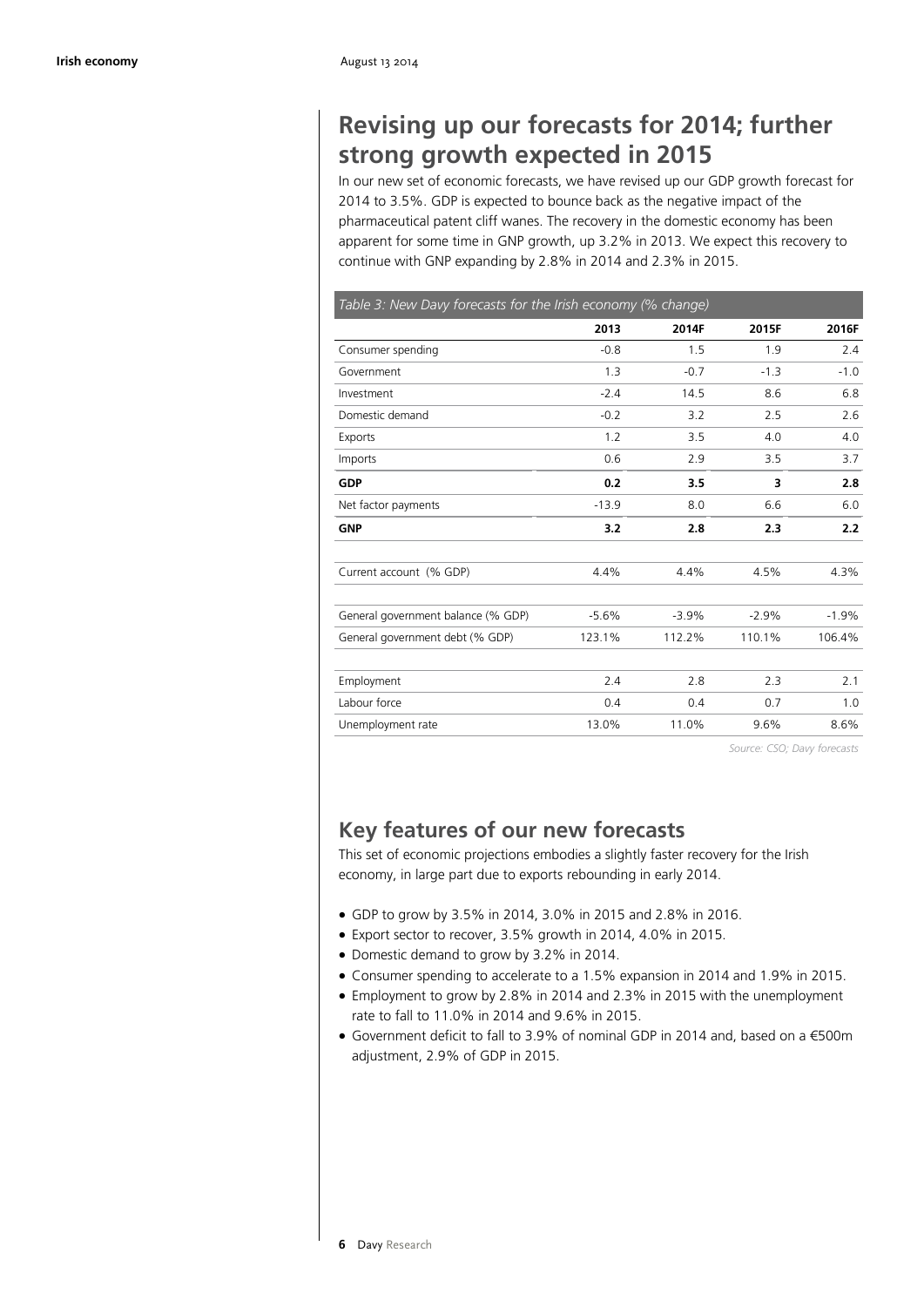#### **Irish economy** August 13 2014

#### **The impact of the patent cliff has begun to wane**

### **The recovery in Ireland's export markets will drive the recovery**

# **Irish exports: recovery in 2014 taking hold**

The 1.2% expansion in Irish exports in 2013 was the worst performance since 2009. This entirely reflected the negative impact of the pharmaceutical patent cliff as revenues from blockbuster drugs diminished. A 5.2% contraction in nominal goods exports was starkly split between a 10.6% fall in pharmaceuticals and other goods exports flat. In contrast, services exports dominated by ICT companies grew by 7.2% in 2013.

Trade data for the first five months of 2014 suggest that the negative impact of the pharmaceutical patent cliff has passed. Goods export volumes grew by 4.3% in volume terms, up 0.3% in nominal terms, on the same period in 2013. Pharmaceuticals fell by 2.3% and non-pharmaceuticals rose by 2.6%. The underlying picture is that indigenous Irish manufacturers now appear to be benefitting from stronger demand, particularly from the UK.

| Table 4: Annual growth in Irish exports (%) |                                |                            |                            |                            |                                |  |
|---------------------------------------------|--------------------------------|----------------------------|----------------------------|----------------------------|--------------------------------|--|
|                                             | <b>Total export</b><br>volumes | <b>Services</b><br>exports | Goods<br>export<br>volumes | Pharma<br>export<br>values | Non-pharma<br>export<br>values |  |
| 2011                                        | 5.5                            | 8.6                        | 5.3                        | 6.1                        | $-25$                          |  |
| 2012                                        | 4.7                            | 9.2                        | $-6.3$                     | $-3.8$                     | 5                              |  |
| 2013                                        | 1.2                            | 7.2                        | $-4.2$                     | $-10.6$                    | $\Omega$                       |  |
| 2014 (year to May)                          |                                |                            | 4.3                        | $-2.3$                     | 2.6                            |  |

*Source: CSO* 

In its May 2014 World Economic Outlook, the OECD forecast Irish export markets to grow by 3.6% in 2014 and 5.3% in 2015. These forecasts for Irish export demand were based on a slow recovery in the euro area of 1.4% with 1.8% GDP growth in 2014 and 2015 respectively and on the UK economy expanding by 3.2% in 2014 and 2.4% in 2015. Figure 3 illustrates that our forecasts for 3.5% export growth in 2014 and 4.0% in 2015 look quite conservative relative to expected global demand.



Source: CSO; OECD May 2014 Economic Outlook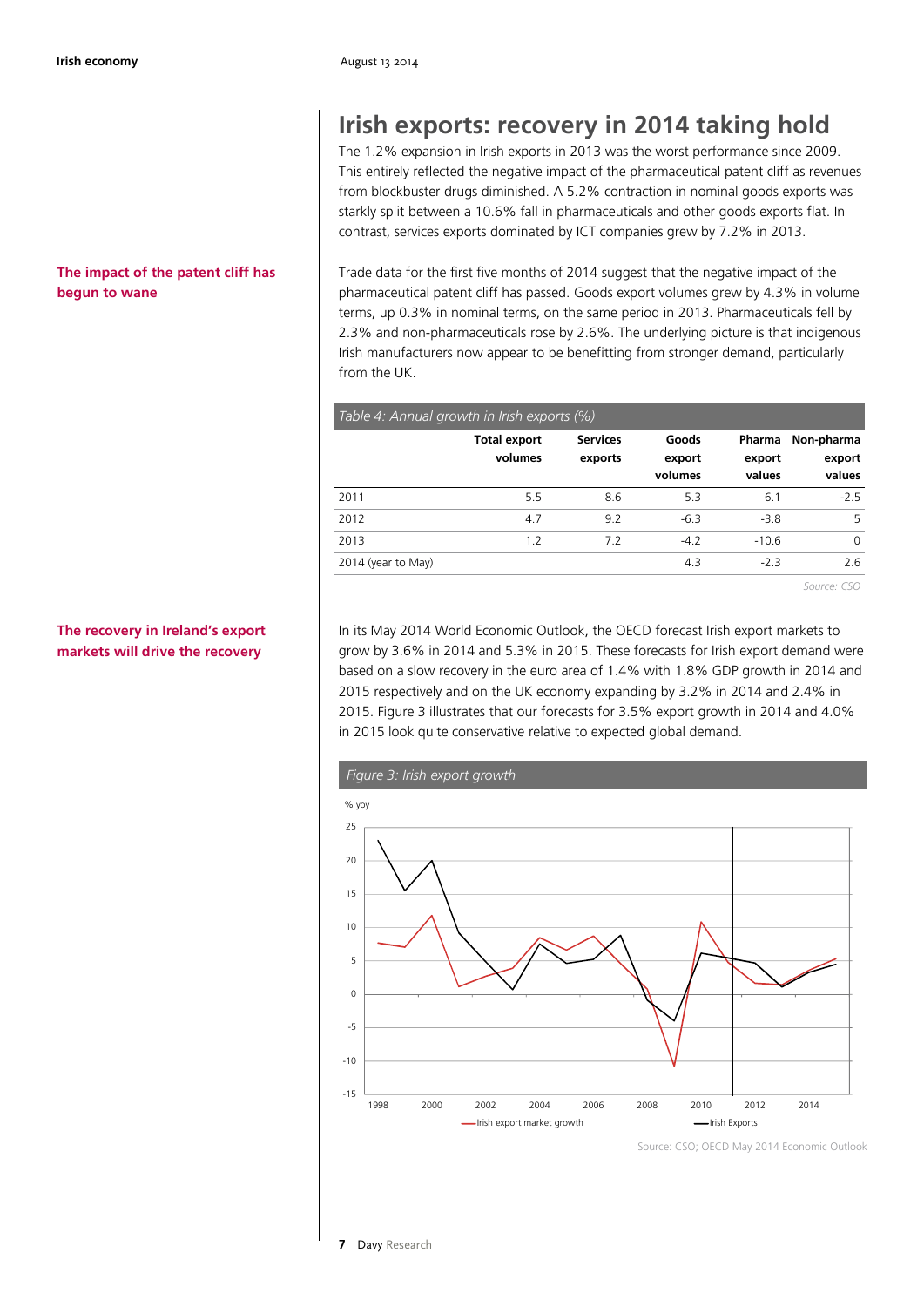#### **Manufacturing data point to a sharp bounce-back in goods exports**

In 2013, Irish industrial production declined by 1.3% – hurt by a 2.2% contraction in the modern sector (dominated by multinationals, particularly pharmaceutical companies). In contrast, traditional sector output rose by 0.5% in 2013. The traditional sector accounts for approximately two-thirds of total employment in Irish manufacturing.

Data for the first half of 2014 show an exceptionally strong bounce-back. Manufacturing output grew by 17.5% in H1 2014 compared with the same period in 2013. These exceptionally strong growth rates probably reflect volatility, especially in the modern sector. Nonetheless, output in the traditional sector is also up 11.5% in the first half of 2014 – suggesting that a recovery in activity is taking place.



*Figure 4: Irish industrial production, annual growth*

Source: CSO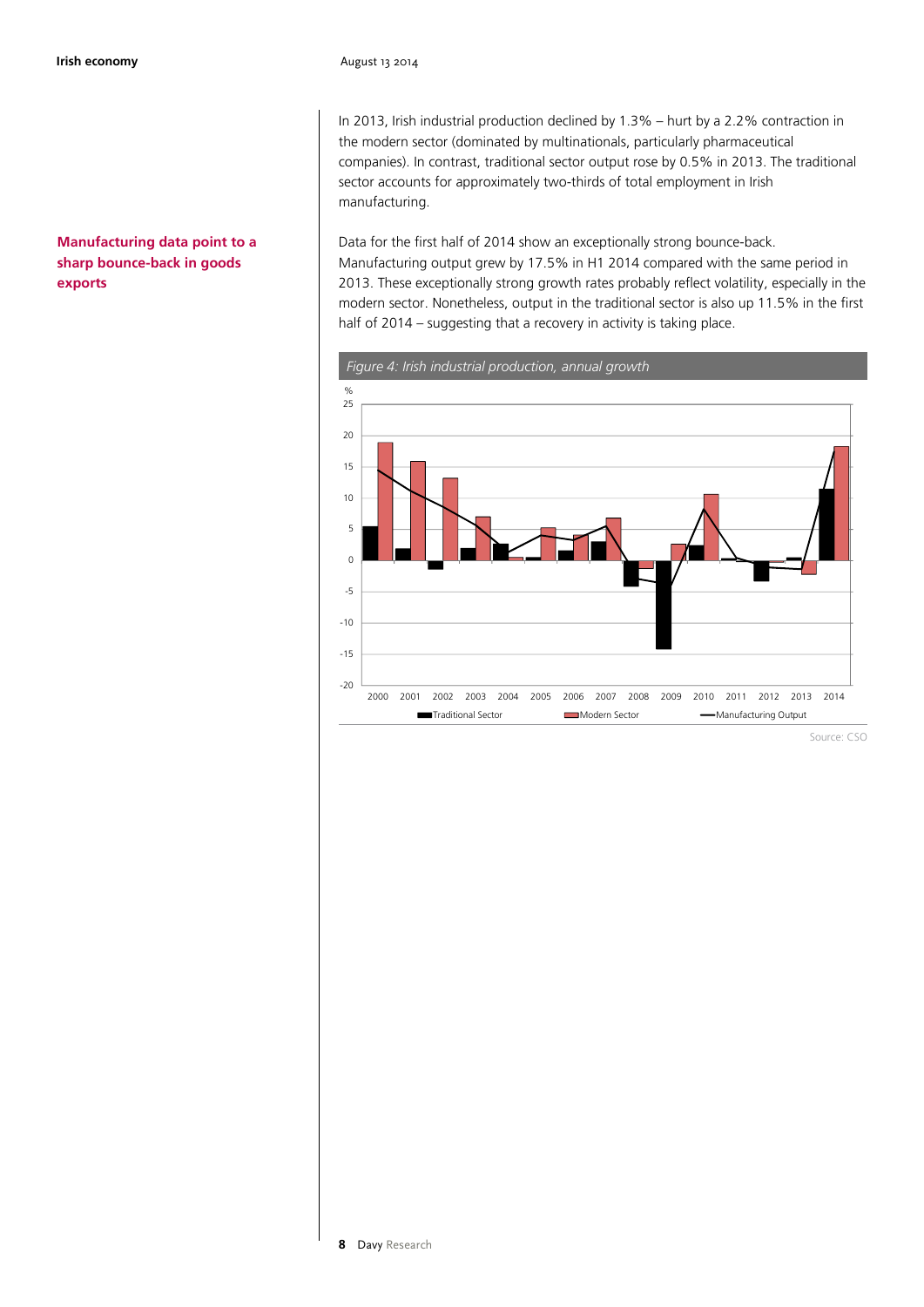**The labour market has performed far better than expected, helped by the recovery in the domestic economy and FDI flows**

# **Irish labour market: unemployment rate to fall below 10% by 2015**

The labour market has performed far better than expected. The unemployment rate fell to 11.5% in July 2014, down 3.6 percentage points from the 15.1% peak in 2012. Irish employment increased by 2.3% in the year to Q1 2014, up 42,600 on the year. Employment growth in Q1 2014 was a little disappointing, with just a 0.1% rise on the quarter, largely reflecting an erratic contribution from part-time work – which could be revised. The annual growth in full-time employment was stronger – up 3.3% on the year.



Source: CSO; Davy forecasts

The PMIs for construction, manufacturing and services all point to further jobs growth into the second half of 2014. The IBEC business confidence survey of companies' employment intentions has continued to improve. Finally, the Irish Industrial Development Authority has announced a healthy flow of fresh FDI projects in the first half of 2014, concentrated in the ICT sector but also with substantial projects from pharmaceutical companies.

| Table 5: Davy Irish labour market projections |       |       |         |         |  |  |
|-----------------------------------------------|-------|-------|---------|---------|--|--|
|                                               | 2013  | 2014  | 2015    | 2016    |  |  |
| Labour force                                  | 0.4   | 0.4   | 0.7     | 1 ດ     |  |  |
| Employment                                    | 2.4   | 2.8   | 2.3     | 21      |  |  |
| Unemployment rate                             | 13.0% | 11.0% | $9.6\%$ | $8.6\%$ |  |  |

*Source: CSO; Davy forecasts* 

Employment is expected to grow by 2.8% in 2014, 2.3% in 2015 and 2.1% in 2016. Overall, this forecast implies the level of employment will rise from 1.88m in 2013 to just over 2m in 2016. This means the unemployment rate will average 11% this year, before falling to 9.6% in 2015 and 8.6% in 2016. Unemployment is expected to fall at a slower pace as participation rates start to rise from the current 60.2% rate – pushing up on labour force growth.

#### **We expect employment to grow by 2.8% in 2014 and 2.3% in 2015**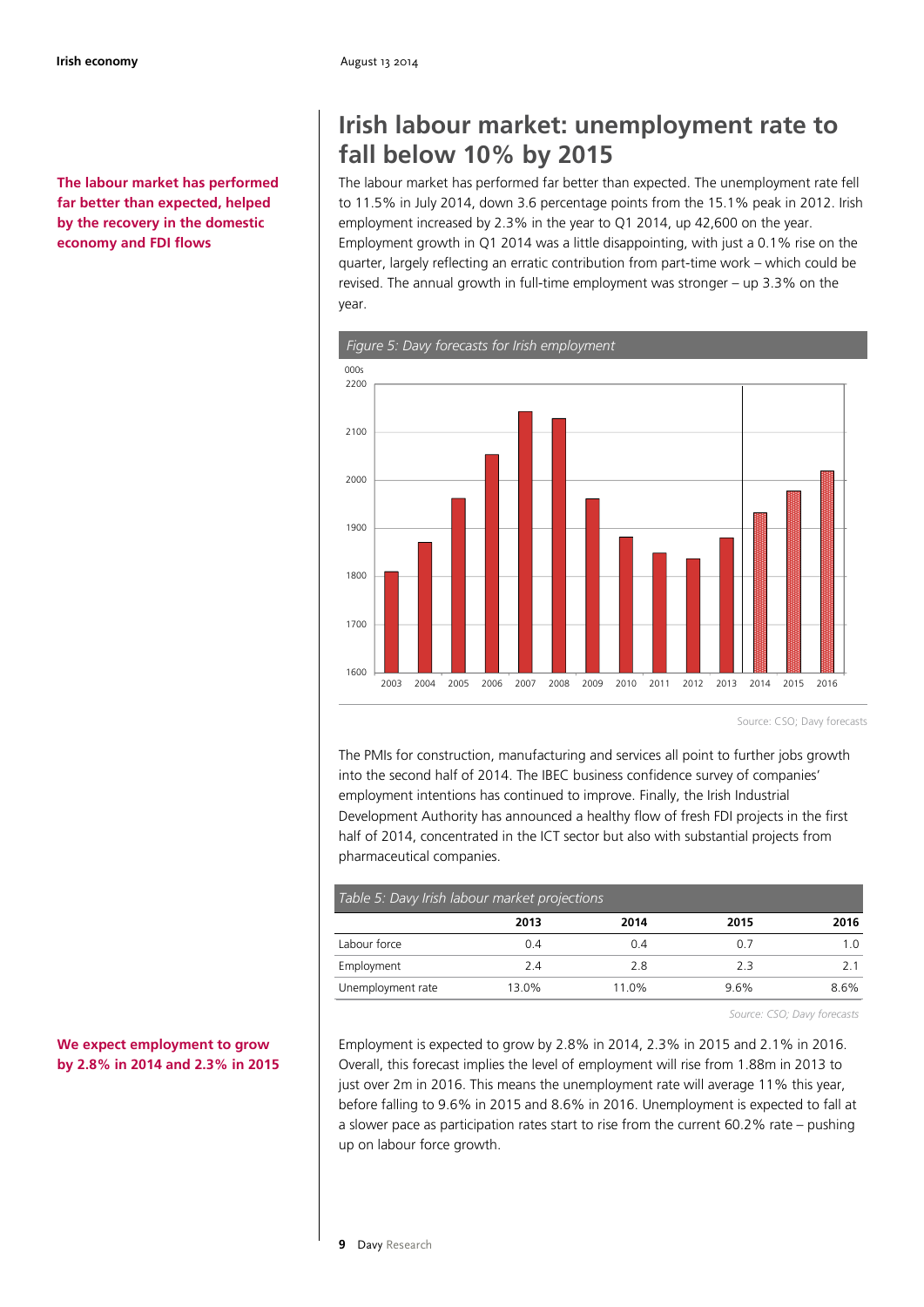**Retail sales grew 6.5% in H1, helped by a rebound in consumer confidence**

# **Consumer spending: underlying trends in the retail sector are improving**

Retail sales grew by 6.5% in the first half of 2014, largely reflecting buoyant car sales. New car registrations grew by 25.8% in the same period. Excluding motor trades, retail sales grew by 3.5% in H1.

The rebound in retail spending is not too surprising. Consumer confidence measures surged as Ireland approached the EU/IMF bailout exit, with households indicating that they were sufficiently confident to spend on big-ticket items. However, aggregate consumer spending has been puzzlingly weak. Real consumer spending fell by 0.8% in 2013 after a 1.1% decline in 2012. There appears to have been little improvement in early 2014. Consumer spending fell by 0.1% in Q1 2014, up only marginally on the quarter and by 0.2% on the year (Figure 6). At face value, Irish GDP data suggest that consumer spending has lagged behind the recovery.



| Table 6: Irish household spending (annual % changes) |         |         |         |          |  |  |  |
|------------------------------------------------------|---------|---------|---------|----------|--|--|--|
|                                                      | 2012    | 2013    | 01 2014 | Q2 2014  |  |  |  |
| <b>Consumer spending</b>                             |         |         |         |          |  |  |  |
| Real                                                 | $-1.2%$ | $-0.8%$ | $0.2\%$ |          |  |  |  |
| Nominal                                              | $-0.6%$ | 1.1%    | 1.8%    |          |  |  |  |
| Price deflator (CED)                                 | 0.6%    | 1.9%    | 1.6%    |          |  |  |  |
| <b>Retail sales</b>                                  |         |         |         |          |  |  |  |
| Real                                                 | $-1.0%$ | $0.7\%$ | 7.5%    | 6.8%     |  |  |  |
| Nominal                                              | $-0.6%$ | $-0.3%$ | 5.3%    | 4.7%     |  |  |  |
| Price deflator                                       | 0.4%    | $-0.9%$ | $-2.0%$ | $-1.9%$  |  |  |  |
| <b>Consumer price inflation</b>                      | 1.7%    | $0.5\%$ | $0.1\%$ | $0.4\%$  |  |  |  |
| CPI Goods                                            | 1.2%    | $-0.9%$ | $-2.1%$ | $-2.0\%$ |  |  |  |
| <b>CPI Services</b>                                  | 2.0%    | 1.7%    | 1.9%    | 2.2%     |  |  |  |
|                                                      |         |         |         |          |  |  |  |

*Source: CSO* 

Source: CSO

#### **We expect consumer spending to grow by 1.5% in 2014 and 1.9% in 2015**

However, nominal consumer spending rose by 1.1% in 2014 – the fastest pace since 2008. The CSO data suggest that consumers' purchasing power eroded by 1.9% in 2013, well above the CPI inflation of just 0.5%, with retail prices down 0.9%. We suspect the official consumer expenditure deflator has been distorted upwards artificially by measurement problems<sup>1</sup>. Using an alternative index such as the CPI would imply that real spending rose in 2013. Given the on-going strength of retail sales growth, we still expect the official measure of consumer spending will begin to pick up as 2014 progresses and to accelerate into 2015. We expect Irish consumer spending to grow by 1.5% in 2014 and 1.9% in 2015.

1

<sup>&</sup>lt;sup>1</sup> Specifically, relating to imputed rents and financial services. For homeowners with tracker mortgages benefitting from ECB rate cuts, the CSO's statistical treatment implies their housing costs rose 6% in 2013, in line with private rents.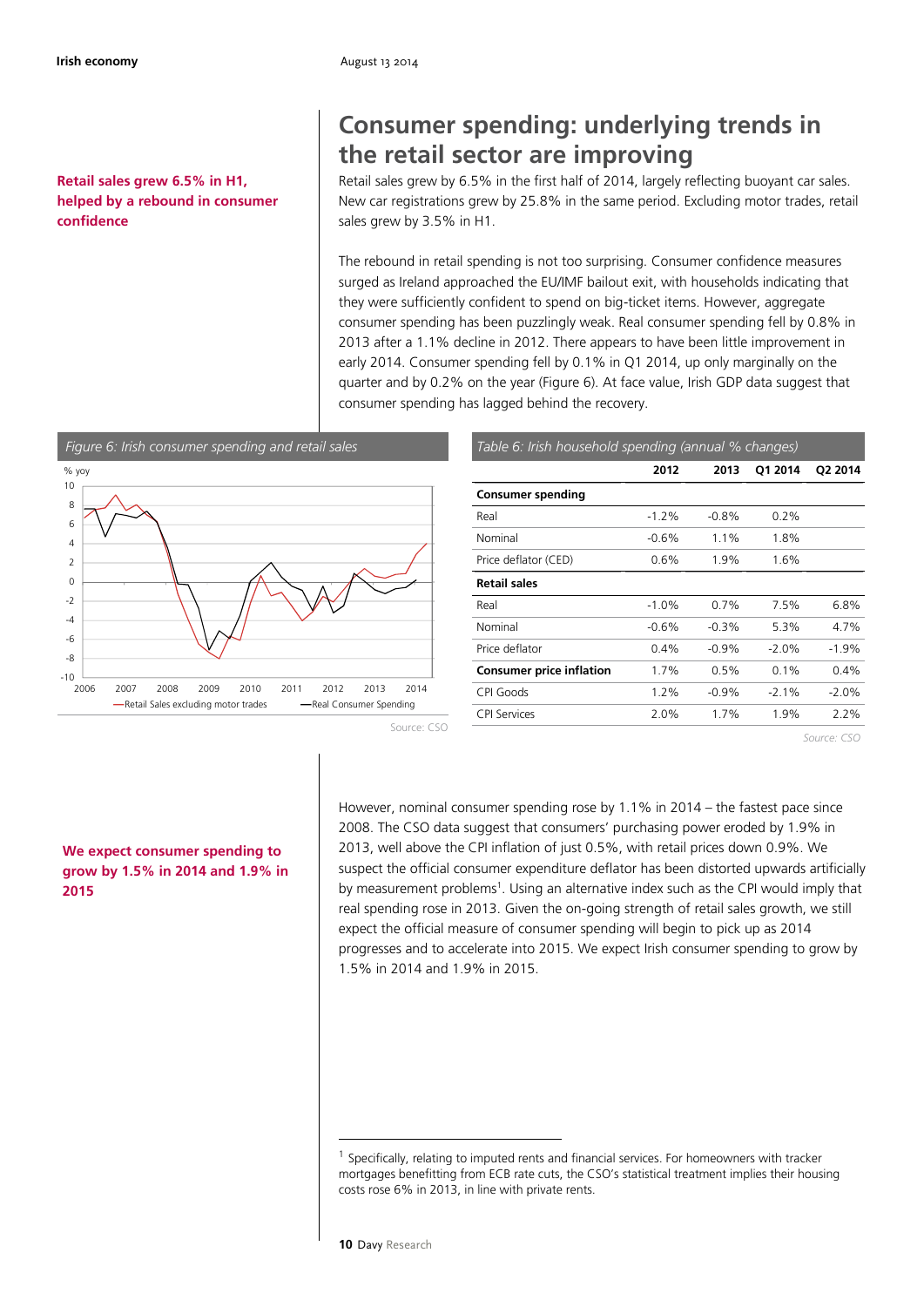**Investment has been impacted by the volatile aircraft leasing sector and R&D**

**Excluding these factors shows a solid recovery in business investment and construction last year**

# **Investment spending to rebound sharply as construction sector bounces back**

Irish investment spending is now estimated to have contracted by 2.4% in 2013. This is a substantial downward revision from the 4.2% expansion originally estimated by the CSO. However, the contraction reflected the volatile aircraft leasing sector. Investment spending rose by 3.0% in 2013, excluding 'other transport equipment' in which aircraft leasing is concentrated. This paints a more encouraging picture (Figure 7).



Table 7 sets out a decomposition of the growth in investment spending. A key change in the revised Irish national accounts is that €7.1bn of R&D is now counted as investment spending rather than a cost, falling by 11.5% in 2013. Volatile movements in R&D spending are now likely to add to the difficulties in predicting Irish GDP growth. However, a large pick-up in 'Other Building & Construction' by 34% and 'Other Machinery & Equipment' by 46.5% is consistent with survey and anecdotal evidence that companies' investment intentions have improved, especially in the multinational sector.

# *Table 7: Real investment spending (year-on-year changes)*

|                                  | <b>2013 level</b> | 2010    | 2011    | 2012    | 2013    |
|----------------------------------|-------------------|---------|---------|---------|---------|
| Dwellings                        | $\epsilon$ 3.1bn  | $-33.4$ | $-20.5$ | $-22.6$ | 3.5     |
| Roads                            | $\epsilon$ 0.7bn  | $-24.4$ | $-34.8$ | $-6.0$  | $-39.1$ |
| Other building and construction  | €6.6bn            | $-27.4$ | $-5.5$  | 17.6    | 30.4    |
| Transfer costs                   | $\epsilon$ 0.5bn  | $-23.5$ | 24.9    | 25.9    | 36.3    |
| Transport equipment              | $\epsilon$ 2.2bn  | $-14.7$ | $-16.2$ | 9.1     | $-38.1$ |
| Other machinery and equipment    | €4.2bn            | $-7.1$  | 26.3    | $-16.0$ | 49.7    |
| Research and development         | €7.1bn            | $-0.4$  | 11.5    | 17.3    | $-20.2$ |
| Other                            | €1.9bn            | $-0.5$  | 6.1     | 12.1    | $-6.4$  |
| <b>Total investment spending</b> | €26.5bn           | $-18.0$ | $-2.9$  | 5.0     | $-2.4$  |

*Source: CSO*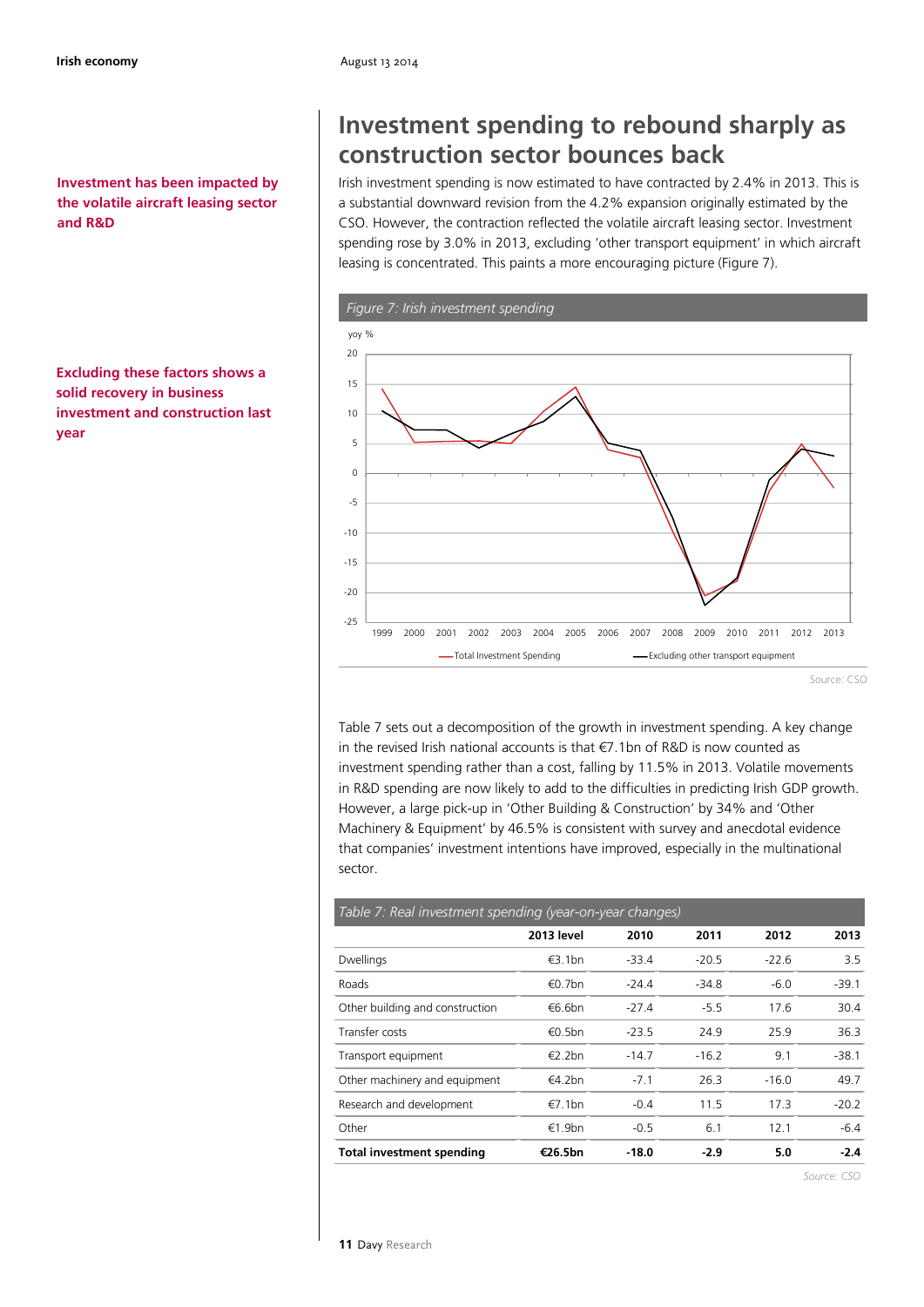#### **We expect a rebound in housing this year to boost investment**

**FDI flows will also boost machinery and equipment investment**

**We forecast investment growth of 14.5% in 2014 and 8.6% in 2015**

2013 saw a 6.5% rise in dwellings investment. However, we believe this was entirely accounted for by repair, maintenance and improvements. Housing completions fell to 8,300 in 2013, down from the 93,400 peak in 2006.

However, a rebound in housing construction now appears to be underway, albeit off an extremely low base and still well below necessary levels to satiate natural demographic demand. Housing completions were 3,941 in the first five months of 2014, up 31.5% on the same period in 2013. Housing commencements surged in early 2014, with 4,343 in February alone. In January and February 2014, commencements surpassed the entire 4,700 total recorded in 2013. However, the figures have probably been artificially inflated by the impact of new building regulations that came into effect in March.

| Table 8: Davy projections for investment spending (% changes) |         |      |      |      |  |
|---------------------------------------------------------------|---------|------|------|------|--|
|                                                               | 2013    | 2014 | 2015 | 2016 |  |
| Building and construction                                     | 14.1    | 114  | 11.2 | 96   |  |
| Machinery and equipment                                       | 1.8     | 18.5 | 8.6  |      |  |
| Research and development and intangibles                      | $-20.2$ | 15.0 | 8.0  | 5.0  |  |
| <b>Total</b>                                                  | $-2.4$  | 14.5 | 8.6  | 6.8  |  |

*Source: CSO; Davy forecasts* 

Foreign direct investment by multinationals in new plants and repair and maintenance capital expenditure on building and construction will continue to grow. We have built in a slight rebound in R&D spending in 2014 with partial growth thereafter. Similarly, other transport equipment is expected to rebound in 2014 – pushing up on machinery equipment spending in 2014, with the aggregate growing by close to 8% per annum thereafter.

Our forecasts are based on strong growth in housing completions from 8,300 in 2013 to 9,850 in 2014, 12,150 in 2015 and 14,600 in 2016. This is one area where we are especially uncertain. It is estimated that the Irish economy requires 25,000 housing starts to satiate natural demographic demand. However, constraints in the planning process and high costs (both wages and government levies) may be holding back supply. That said, initiatives from NAMA to spark development on its land holdings may bring some success. In addition, the government recently launched a Construction 2020 strategy to address constraints on housing supply.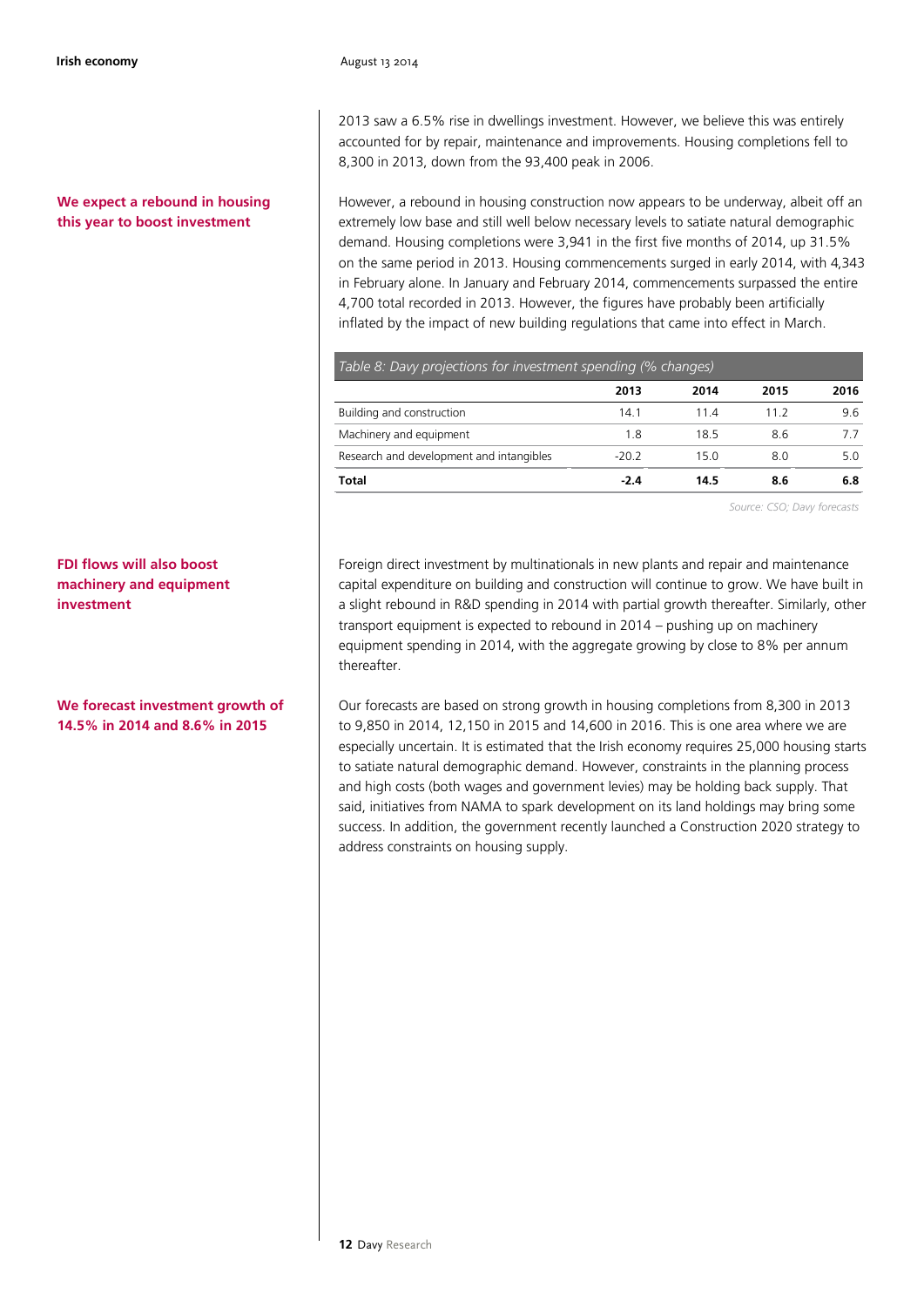**Tax revenues are €548m ahead of target in the year to July, a 7% yoy rise**

**Spending pressures in Health are being offset by lower capital spending**

**Large upward revisions to GDP will help the government hit deficit targets**

**We expect a smaller budget adjustment of €500m in 2015 with no adjustment in 2016**

# **Public finances: deficit of 2.9% of GDP in 2015 despite smaller €500m adjustment**

Exchequer returns for the first seven months of 2014 show that the government is well on track to hit its 4.8% of GDP deficit target. Tax revenues were already €548m, or 2.5%, ahead of target in the year to July. Income taxes, VAT and excise duties have grown by around 7% on the year. National debt interest (including Central Bank surplus income) is over €500m below expectations. This reflects the inherent conservatism of budgetary projections and the impact of interest rate cuts on Ireland's official borrowings from the EU/IMF.

Current spending has been broadly in line with budget plans. In the year to July, current expenditure was €66m, or 0.2%, above target, although still down 0.2% yoy. In contrast, capital spending was €89m, or 6.8%, below target. The underlying picture is that spending pressures are emerging in the Department of Health, which is already €243m, or 3.2%, over budget in the first seven months of 2014. That said, spending discipline in other government departments has been maintained at €141m, or 2.7% below expectations.

The large upward revisions to nominal GDP as the CSO adopted ESA2010 accounting standards will also help the government to hit its 3% of GDP deficit target for 2015. Nominal GDP at end-2013 was revised up to €174.8bn from the €164.1bn previously estimated. Our forecasts imply that nominal GDP will rise to €183bn in 2014, €191bn in 2015 and €199bn in 2016 – helping to push down on the debt/GDP ratio.

A less welcome development in the new ESA2010 rules is that IBRC's liabilities are now counted within general government debt, around €12bn at end-2013. However, with IBRC's liquidation process now close to complete, government debt should fall sharply by end-2014 to close to 112% of nominal GDP. We have not pencilled in any further sales of state assets in the banking sector. Allied Irish Bank's return to profitability in H1 2014 has raised the prospect of the government realising further value, and the state retains its 14% share in Bank of Ireland.

| Table 9: Public finances |         |        |        |        |  |  |
|--------------------------|---------|--------|--------|--------|--|--|
|                          | 2013    | 2014   | 2015   | 2016   |  |  |
| Deficit (€bn)            | $-10.0$ | 6.9    | 5.5    | 3.9    |  |  |
| $%$ GDP                  | 5.6%    | 3.9%   | 2.9%   | 1.9%   |  |  |
| Debt $(\epsilon$ bn)     | 216     | 204    | 209    | 211    |  |  |
| % GDP                    | 123.1%  | 112.2% | 110.1% | 106.4% |  |  |

*Source: CSO; Davy forecasts* 

We have based our projections for the deficit based our stronger path for GDP growth, a smaller €500m adjustment in Budget 2015 and no adjustment in 2016. We also assume spending discipline is maintained so that current expenditure falls as planned in 2015. This means the deficit is expected to fall to 3.9% of GDP in 2014, 2.9% in 2015 and 1.9% in 2016. We expect the deficit will equal €5.5bn in 2015, slightly larger than the €5.2bn the Department of Finance had forecast in its April 2014 Stability Update. However, the higher level of nominal GDP means that the deficit will come inside the 3% of GDP the Department of Finance had forecast in April for 2015 despite a smaller budgetary adjustment.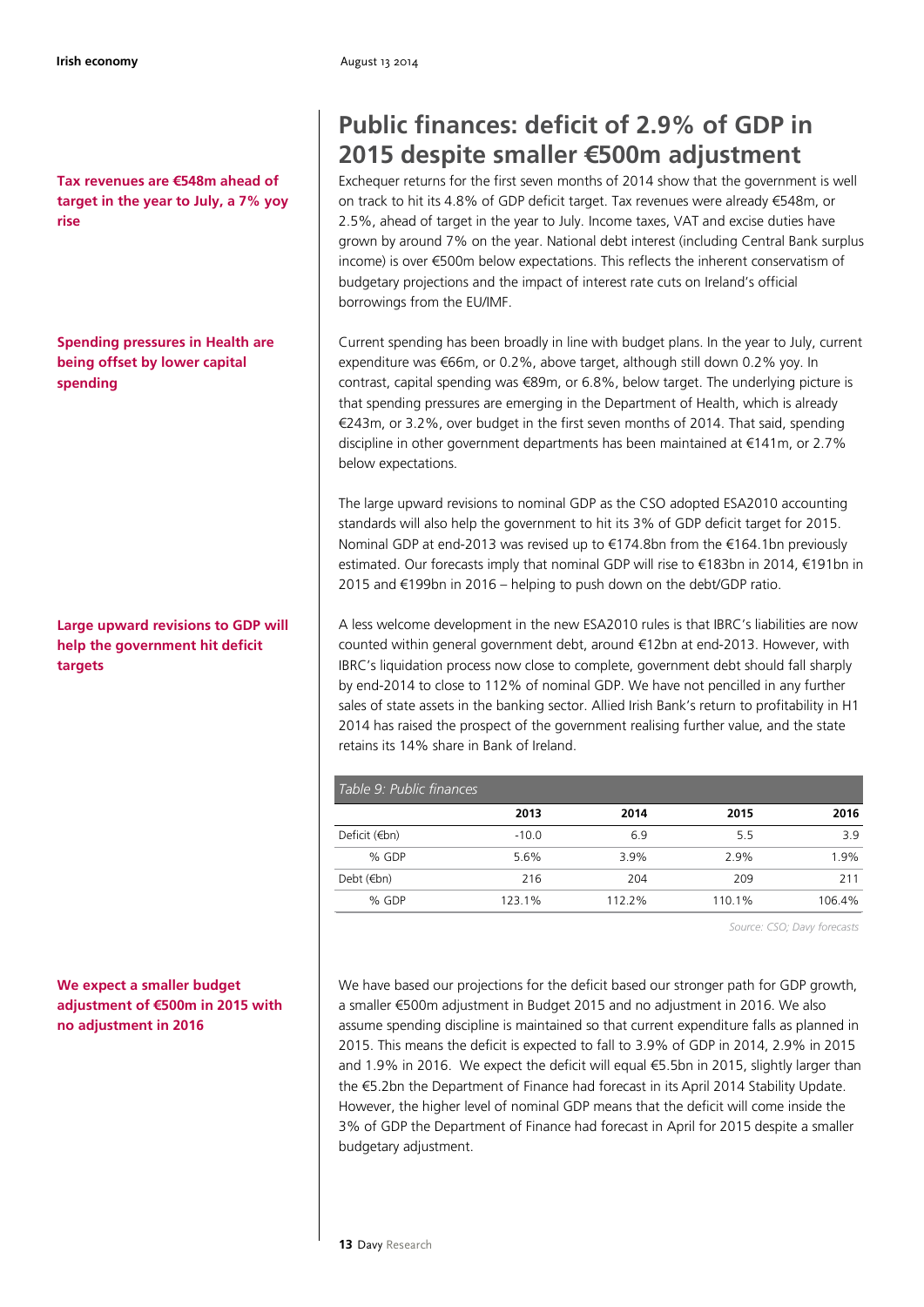# **Important Disclosures**

### **Analyst certification**

Each research analyst primarily responsible for the content of this research report certifies that : (1) the views expressed in this research report accurately reflect his or her personal views about any or all of the subject securities or issuers referred to in this report and (2) no part of his or her compensation was, is or will be, directly or indirectly, related to the specific recommendations or views expressed in this report.

#### **Investment ratings**

A summary of existing and previous ratings for each company under coverage, together with an indication of which of these companies Davy has provided investment banking services to, is available at www.davy.ie/ratings.

#### **Investment ratings definitions**

Davy ratings are indicators of the expected performance of the stock relative to its sector index (FTSE E300) over the next 12 months. At times, the performance might fall outside the general ranges stated below due to near-term events, market conditions, stock volatility or – in some cases – company-specific issues. Research reports and ratings should not be relied upon as individual investment advice. As always, an investor's decision to buy or sell a security must depend on individual circumstances, including existing holdings, time horizons and risk tolerance.

#### **Our ratings are based on the following parameters:**

**Outperform**: Outperforms the relevant E300 sector by 10% or more over the next 12 months.

**Neutral**: Performs in-line with the relevant E300 sector (+/-10%) over the next 12 months.

**Underperform**: Underperforms the relevant E300 sector by 10% or more over the next 12 months.

**Under Review**: Rating is actively under review.

**Suspended**: Rating is suspended until further notice.

**Restricted**: The rating has been removed in accordance with Davy policy and/or applicable law and regulations where Davy is engaged in an investment banking transaction and in certain other circumstances.

#### **Distribution of ratings/investment banking relationships**

|                     |       |         | Investment banking services/Past 12 months |         |
|---------------------|-------|---------|--------------------------------------------|---------|
| Rating              | Count | Percent | Count                                      | Percent |
| Outperform          | 59    | 52      |                                            | 75      |
| Neutral             | 32    | 28      |                                            |         |
| Underperform        |       |         |                                            | 0       |
| <b>Under Review</b> |       |         |                                            | 11      |
| Suspended           |       |         |                                            |         |
| Restricted          |       |         |                                            | 8       |

This is a summary of Davy ratings for all companies under research coverage, including those companies under coverage to which Davy has provided material investment banking services in the previous 12 months. This summary is updated on a quarterly basis. The term 'material investment banking services' includes Davy acting as broker as well as the provision of corporate finance services, such as underwriting and managing or advising on a public offer.

### **Regulatory and other important information**

J&E Davy, trading as Davy, is regulated by the Central Bank of Ireland. Davy is a member of the Irish Stock Exchange, the London Stock Exchange and Euronext. In the UK, Davy is authorised by the Central Bank of Ireland and authorised and subject to limited regulation by the Financial Conduct Authority. Details about the extent of our authorisation and regulation by the Financial Conduct Authority are available from us on request. No part of this document is to be reproduced without our written permission. This publication is solely for information purposes and does not constitute an offer or solicitation to buy or sell securities. This document does not constitute investment advice and has been prepared without regard to the individual financial circumstances and objectives of persons who receive it. The securities/strategy discussed in this report may not be suitable or appropriate for all investors. The value of investments can fall as well as rise and there is no guarantee that investors will receive back their capital invested. Past performance and simulated performance is not a reliable guide to future performance. Projected returns are estimates only and are not a reliable guide to the future performance of this investment. Forecasted returns depend on assumptions that involve subjective judgment and on analysis that may or may not be correct. Any information related to the tax status of the securities discussed herein is not intended to provide tax advice or to be used as tax advice. You should consult your tax adviser about the rules that apply in your individual circumstances.

This document has been prepared and issued by Davy on the basis of publicly available information, internally developed data and other sources believed to be reliable. While all reasonable care has been taken in the preparation of this document, we do not guarantee the accuracy or completeness of the information contained herein. Any opinion expressed (including estimates and forecasts) may be subject to change without notice. We or any of our connected or affiliated companies or their employees may have a position in any of the securities or may have provided, within the last twelve months, significant advice or investment services in relation to any of the securities or related investments referred to in this document.

While reasonable care has been taken in the preparation of the information contained in this document, no warranty or representation, express or implied, is or will be provided by Davy or any of its shareholders, subsidiaries or affiliated entities or any person, firm or body corporate under its control or under common control or by any of their respective directors, officers, employees, agents, advisers and representatives, all of whom expressly disclaim any and all liability for the contents of, or omissions from, this document, the information or opinions on which it is based and/or whether it is a reasonable summary of the securities in this document and for any other written or oral communication transmitted or made available to the recipient or any of its officers, employees, agents or representatives.

Neither Davy nor any of its shareholders, subsidiaries, affiliated entities or any person, form or body corporate under its control or under common control or their respective directors, officers, agents, employees, advisors, representatives or any associated entities (each an "Indemnified Party") will be responsible or liable for any costs, losses or expenses incurred by investors in connection with the information contained in this document. The investor indemnifies and holds harmless Davy and each Indemnified Party for any losses, liabilities or claims, joint or several, howsoever arising, except upon such Indemnified Party's bad faith or gross negligence